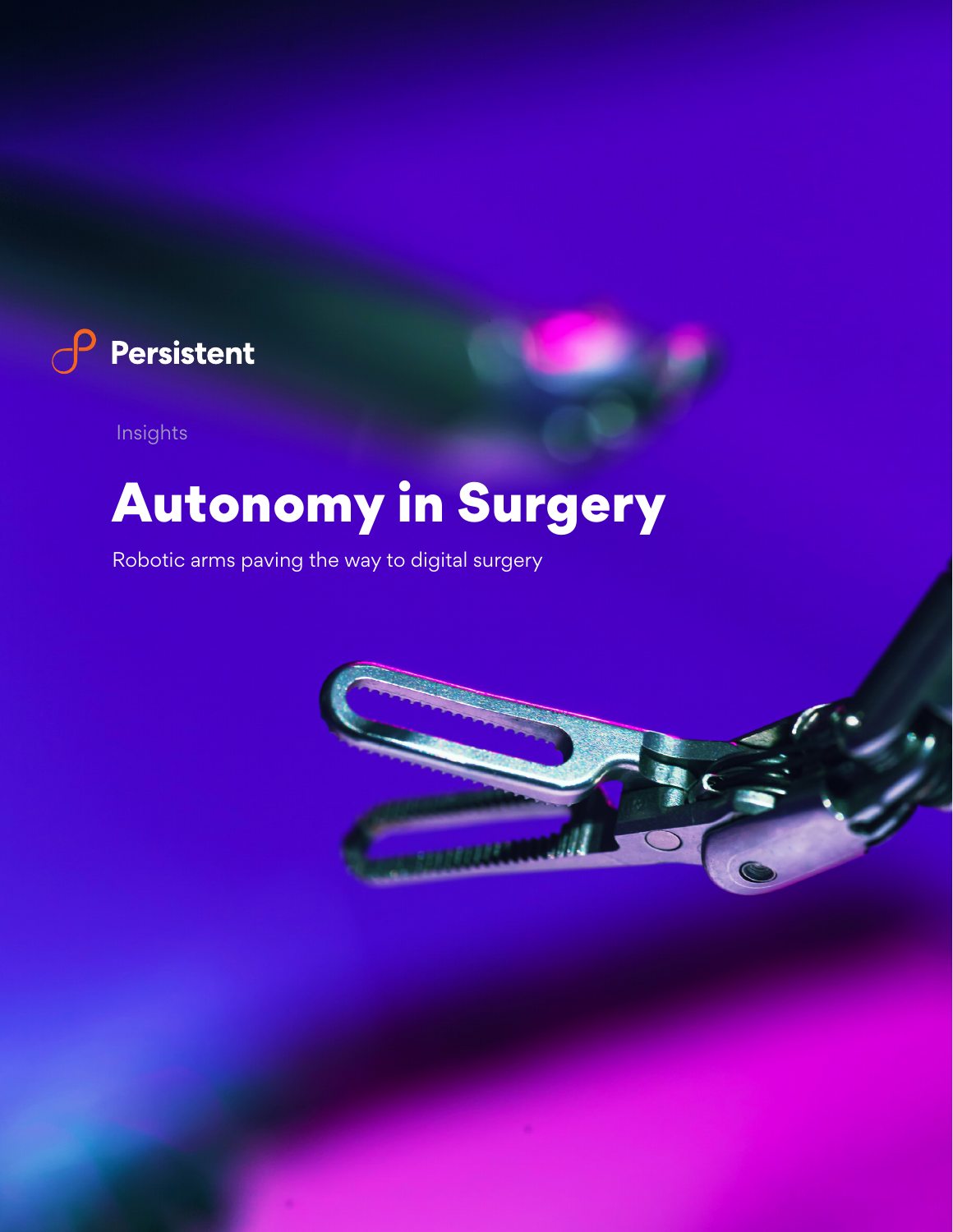Advancements in medical science in the last few decades have been tremendous, from development of faster diagnosis to newer ways to treat and cure diseases, new drugs, minimal invasive surgeries using laparoscopy and robotic arms, and insights from historical data, we have come a long way. Technology innovations have played a big role in this progression. Autonomy is the mantra of where the future is taking us. Today, healthcare has been piloted by providers and care givers. The time is not far where providers will become copilots and pave way to autonomy in few decades, be it diagnosis, treatment, surgeries, or recovery. Before we dive into the future of surgeries it's important to understand the past and key forces that are driving it today.

#### The journey so far and the road ahead

**Surgery 1.0** — Traditional open surgeries using jigs etc. and heavily skill dependent

**Surgery 3.0** – Today as we stand, use of robotic arms, navigational tools and software are becoming primary occupants of surgery rooms

**Surgery 2.0** — Saw adoption of laparoscopy which brought minimal invasive nature and introduction of costly med tech **Surgery 4.0** — The future or 'Digital Strategy' will be a union of the best from the past and an ecosystem primarily supported by holistic care for patients and other factors like personalization, insights from data, and interoperability etc.

#### Key Drivers

## 1

Consumers are fueled by consumerization with expectations which needs to be at par with retail or banking sector.

## 2

Connected ecosystem backed by care outcomes continues to be a major factor in healthcare. Finally, when it comes to surgery, patients appreciate access to right information for apt decision making.

## 3

Providers and health systems are constantly striving to provide better customer experience, backed by Nextgen care. Leveraging technology innovations has been a constant endeavor and at the same time optimizing the cost.

The surgical façade, as it stands currently (robotic arms), has mostly been dominated by health systems, providers, and med tech companies. Patients have minimal say, except to pick surgeon / hospital, which is mostly based on their experience with similar cases in family or friends.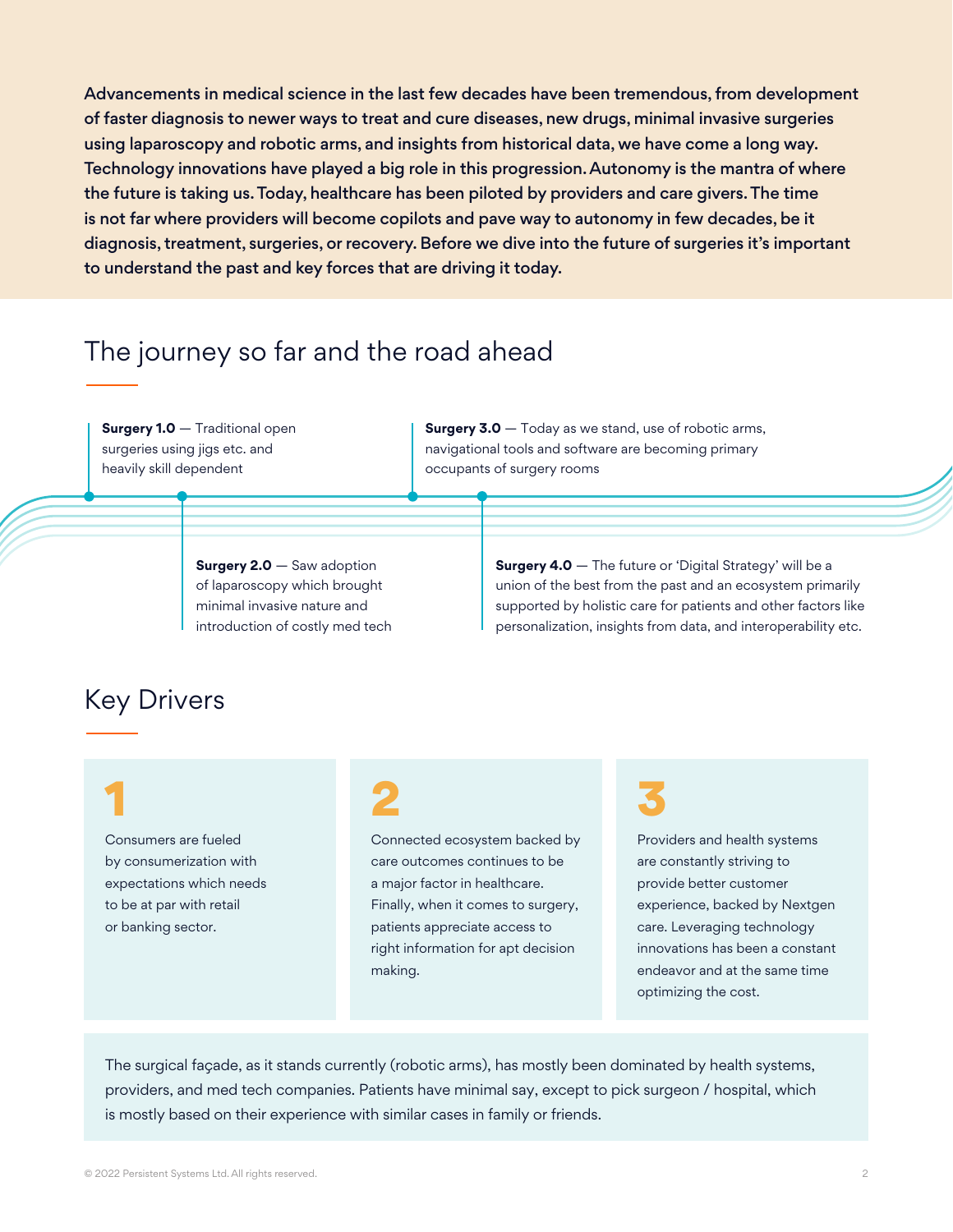### Trends by Numbers

| As per NCBI, at least 4,000 surgical errors<br>occur in the United States each year.                                                                                                                                                                | As per Centers for Disease Control and<br>Prevention, 1.7 million Americans develop<br>hospital-acquired infections (HAIs) each year.<br>Use of robotics can provide faster recovery times<br>and fewer chances of infections & complications. |
|-----------------------------------------------------------------------------------------------------------------------------------------------------------------------------------------------------------------------------------------------------|------------------------------------------------------------------------------------------------------------------------------------------------------------------------------------------------------------------------------------------------|
| 3<br>As per AAMC, there will be shortage of<br>65K plus physicians by 2033 in various streams<br>including primary care and surgical specialists.<br>Leveraging robotics for sure will free up surgeon<br>time and help create better efficiencies. | $\boldsymbol{A}$<br>The global market for surgical robots by 2026<br>will be \$9.6B, up from \$4.4B in 2020 at<br>11.4% CAGR (2021-26)*.                                                                                                       |
| Global knee replacement market by 2026,<br>will be \$8B, up from \$6.5B in 2021 at<br>4.1% CAGR*.                                                                                                                                                   | With this huge opportunity, and in the journey<br>toward Digital Surgery, we are at a juncture<br>where the robotics arm plays a major role and<br>will pave the path for surgery 4.0.                                                         |

\*Research & Markets (2021) and Mordor Intelligence (2020)

### Robotics in Surgery / Health Systems and Key Players

- 1\ **Surgical Assistants:** Perform operations, typically minimally invasive procedures etc.
	- a\ Stryker (Mako)
	- b\ Medtronic (Mazor X Stealth)
	- c\ Johnson & Johnson's (DePuy Synthes Velys)
	- d\ Zimmer Biomet (Rosa)
	- e\ Smith+Nephew (Cori / Navio)

#### 2\ **Rehabilitation Robots:** Assist patients in post-surgery rehabilitation

- 
- a\ Darwin (Georgia Tech)
- b\ Cyberdyne's HAL
- 3\ **Medical Transportation Robots:** Supply medications, consumables and meals etc.
	- a\ TUG (Aethon Inc.)
- 4\ **Sanitation and Disinfection Robots:** Clean and disinfect rooms & surfaces
	- a\ Xenex
- 5\ Others like prescription dispensing (Omnicell), cyber knife (Accuray) etc.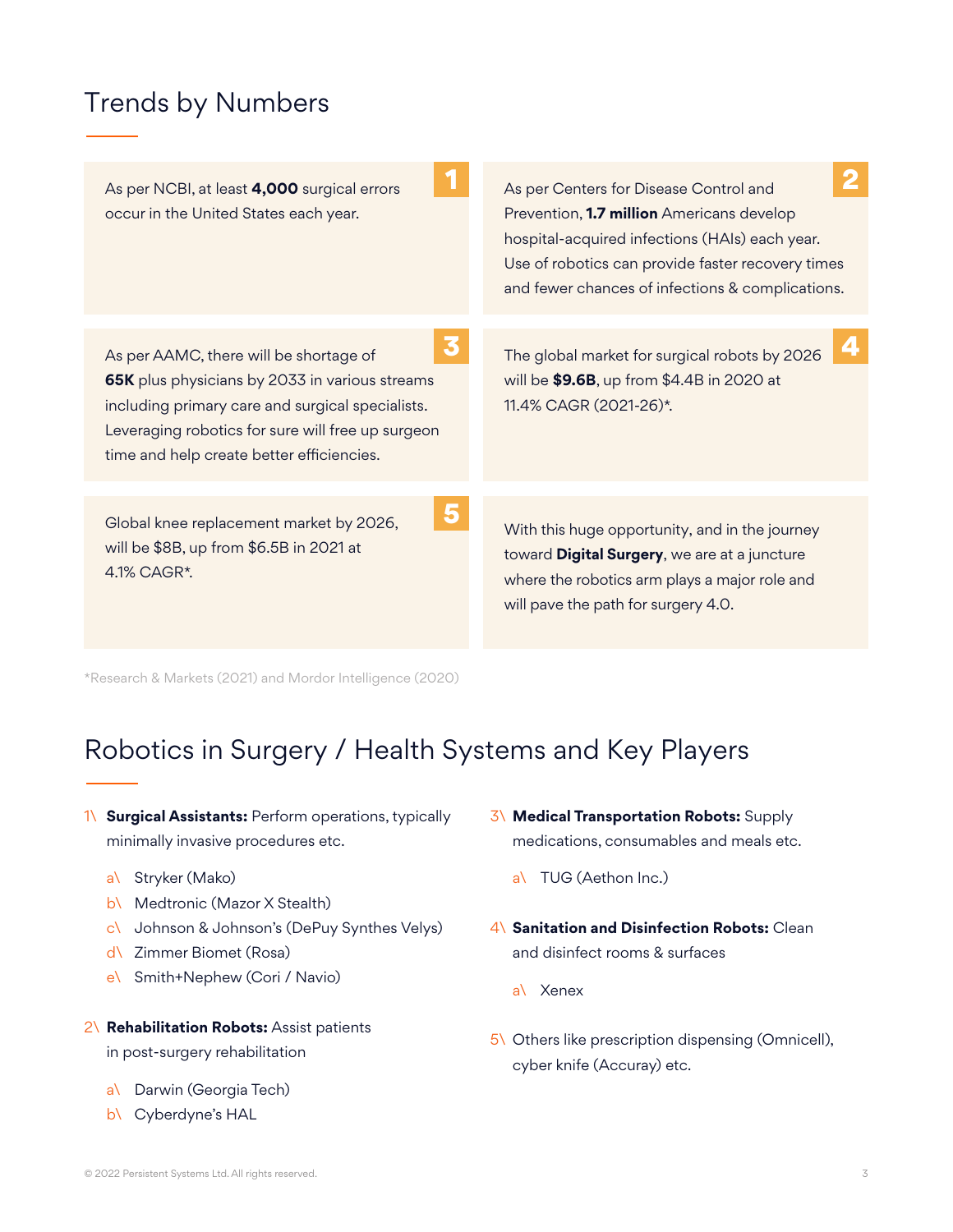## Digital Surgery Ecosystem

For the digital surgery ecosystem, next decade will be mostly where the robotics platforms will evolve to support new point solutions across therapeutic areas and full spectrum (lung, trauma, brain, ortho etc.). This will take the robots from assistive care to fully automated support and some autonomy.

At the same time, the ecosystem backed by technology will integrate insights and predictive analysis from historic data and provide seamless connectivity to health systems (labs, payers, providers, EMR / HIS etc.). Remote monitoring and connected ecosystem will become a reality with connected implants and IoHT.



**Digital Surgery Key Technologies**

Figure 1: Digital Surgery Ecosystem

Primarily digital surgery will be backed by advanced imaging, 3D printing, NLP, IoHT, and advanced instrumentation. AI / ML and deep insights will support patient use cases from personalization to predictive care outcomes. Considering the remote

and connected setup, 5G and network stability will be key drivers. Finally, like any healthcare ecosystem, privacy and security will continue to be crucial in all aspects of care delivery.